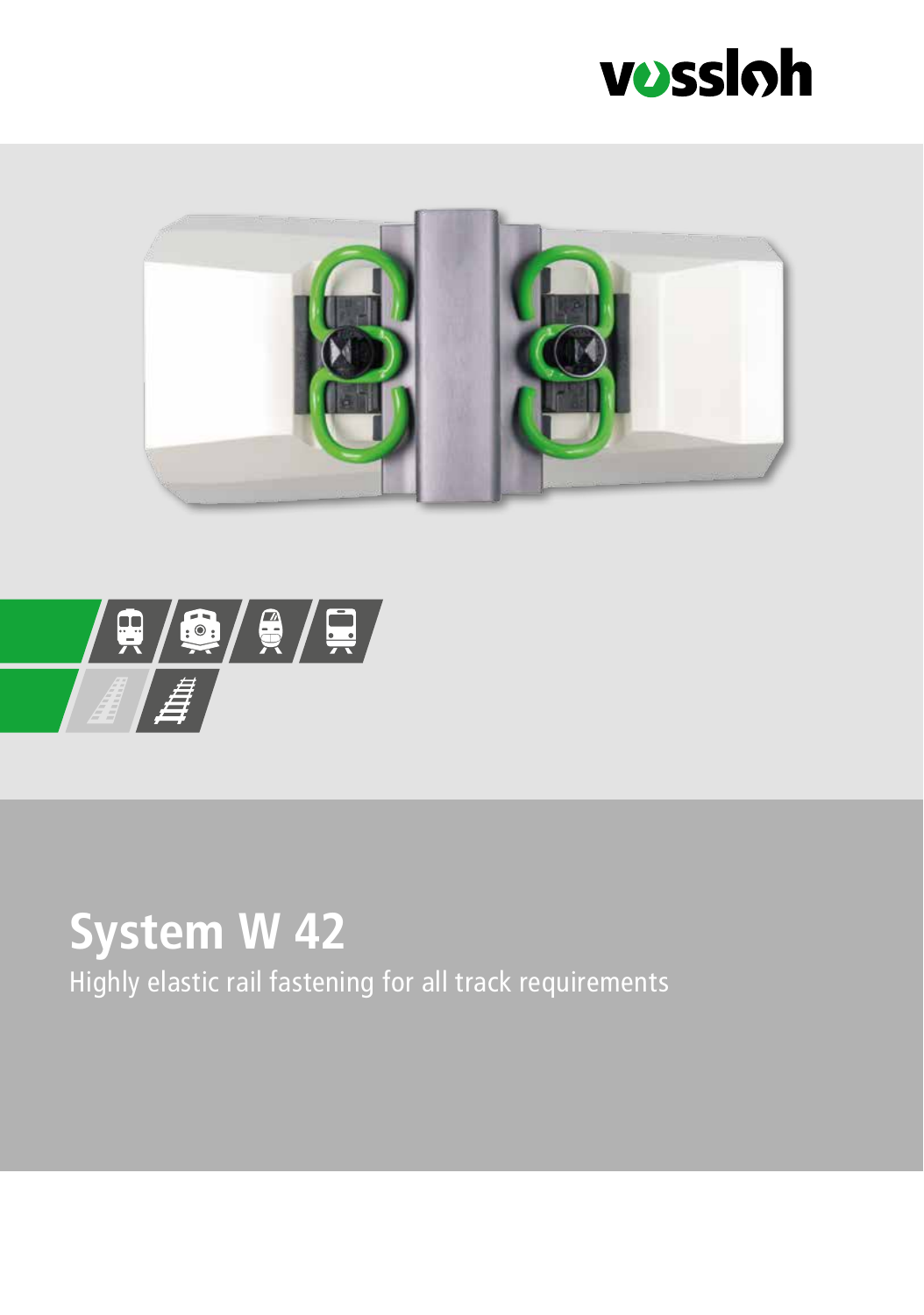# Vossloh fastening systems

### Based on our experience we are setting standards of the future.

### **Suitable for almost all requirement profiles in passenger and freight transport.**



**Conventional Rail**



**Heavy Haul** 



**Urban Transport** 



**High Speed** 

### **Universal W-system for all route requirements**

Thanks to the intelligent pairing of the elasticity of the *cellentic* rail pads and the newly developed tension clamp Skl 42 with high fatigue strength, the system can be used for all types of tracks for passenger transport – from urban transport, conventional lines to high-speed lines.

System W 42 also meets the highest demands of heavy haul tracks due to the use of angled guide plates and rail pads that are designed for high axle loads of over 26 t, and due to the high toe load of the tension clamp Skl 42.

### **System W 42 – the modern concrete sleeper solution for ballasted tracks**

The combination of concrete sleepers on ballast is the most frequently used railway track structure all over the world. In the so-called W-track, sleeper shoulders provide stability for track and fastening system and allow the transfer of forces generated by traffic. The ballast bed is flexible and transfers these loads homogeneously into the substructure, also absorbing noise and vibration caused by train movements. The W 42 system completes this railway track perfectly. An elastomer rail pad *cellentic* ensures optimal elasticity for conventional railway, urban transport and high speed lines.

### **Excursion**

### **Tension clamp Skl 42 – the new all-rounder**

Traffic loads that occur with the passage of trains, do not only affect the superstructure in the vertical direction, but also in lateral and longitudinal directions. Vossloh therefore optimised the Skl 42 for the best possible absorption of these loads.

A high **vertical fatigue strength** permits the use of high elastic components in both the ballasted track and in the slab track for optimal rail subsidence and load distribution.

A high degree of **fatigue strength in the longitudinal** direction allows the compensation of forces that, for instance occur with vehicles that accelerate and decelerate quickly.

The high **lateral fatigue strength** safely compensates the additional high lateral forces that occur, especially in tight track curves.

The newly developed SKl 42 thus fulfils the requirements of all application areas from heavy loads up to the high-speed track and also in urban transport.

### **D** cellentic

*cellentic* is an elastomer made of EPDM that ensures high stability against many types of chemical attacks. The advantage: the material provides excellent resistance to temperature, aging, and weather conditions as well as it is very stable under per-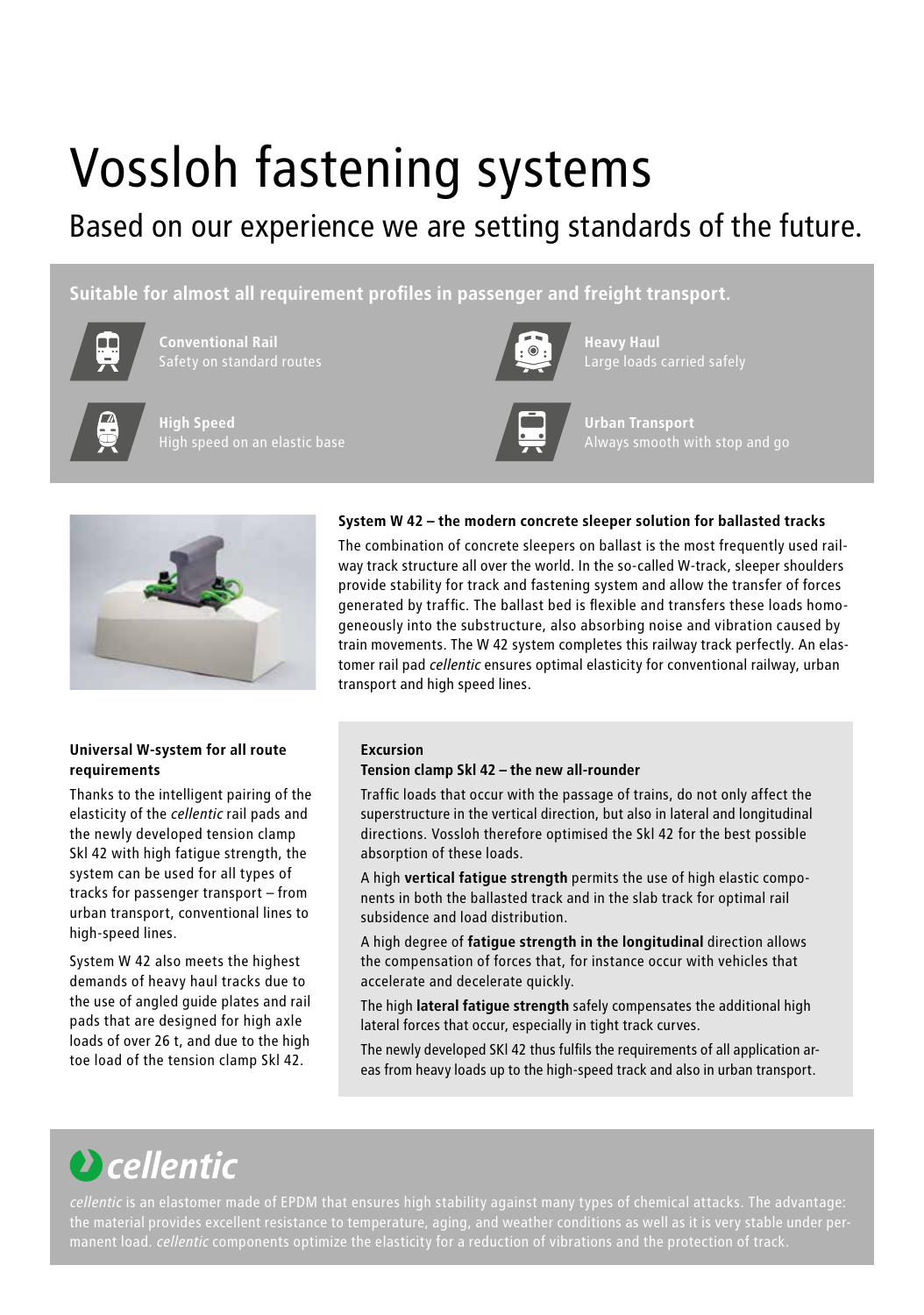### System W 42 Elastic. Safe. Resilient. Flexible.

#### **The W-shape of the Skl 42 provides safety**

For meeting the required *rail creep resistance* two highly elastic, independently acting spring arms steadily hold the rail down; the middle bend acts as an additional *tilting protection*. With its high fatigue strength, it resists the dynamic vertical movements that are caused when the vehicle rolls over the rail. The system is *maintenance-free*: Due to the permanently acting tension, Skl and screw cannot loosen, the middle bend prevents the spring arms from plastic deformation.

### **Angled guide plates keep the rail in the track**

The angled guide plates lead the forces introduced into the rail by train in the concrete. In this way, the screw-dowel combinations are not loaded by shearing and bending forces. The design of the angled guide plates additionally supports the *tilting protection*. Different widths can *adjust the gauge.*



**Adjustable height** Using height adjustment plates, the *height of the system can be regulated.* With the optimized height adjustment plates *NG* the *cellentic* rail pad rests completely on the bearing face.



*cellentic* rail pad ensure the required elasticity for *passenger* 

traffic loads in *heavy haul tracks.*

**Rail pad**

### **Securely clamped with the screw-dowel combination** *NG*

The high-quality dowels made of high-tech material are extremely strong and efficient: Lateral forces are reduced, this leads to a *decrease in the load on the sleeper.*



**Easy handling for installation and rail maintenance due to preassembly and exchangeability**

- All fastening components can be preassembled in the sleeper factory.
- clamp it. That way, fastening components cannot get lost.
- of the system is possible.
- removed from the sleeper.
- Replacement of sleepers can be avoided.